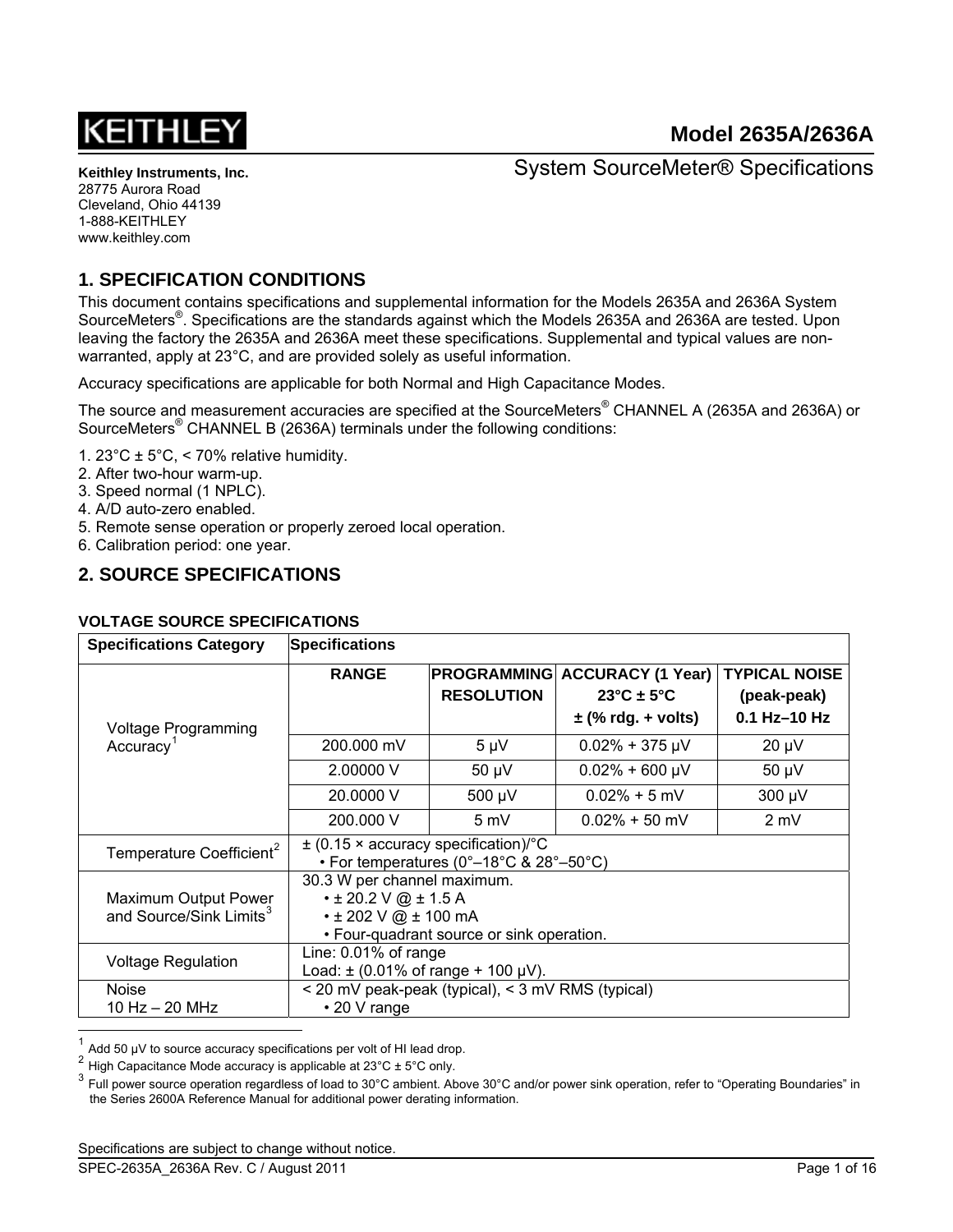

**Keithley Instruments, Inc.** 

28775 Aurora Road Cleveland, Ohio 44139 1-888-KEITHLEY www.keithley.com

System SourceMeter® Specifications

| <b>Specifications Category</b> | <b>Specifications</b>                                                                                                        |
|--------------------------------|------------------------------------------------------------------------------------------------------------------------------|
| Current                        | Bipolar current limit (compliance) set with single value. Minimum value is                                                   |
| Limit/Compliance <sup>4</sup>  | 100 pA. Accuracy is the same as current source.                                                                              |
| Overshoot                      | $\leq$ ± (0.1% + 10 mV) (typical)<br>• Step size = 10% to 90% of range, resistive load, maximum current<br>limit/compliance. |
| <b>Guard Offset Voltage</b>    | $< 4$ mV<br>$\cdot$ Current < 10 mA                                                                                          |

#### **CURRENT SOURCE SPECIFICATIONS**

| <b>Specifications Category</b>         | <b>Specifications</b> |                                                                                                |                                                                                      |                                                     |
|----------------------------------------|-----------------------|------------------------------------------------------------------------------------------------|--------------------------------------------------------------------------------------|-----------------------------------------------------|
|                                        | <b>RANGE</b>          | <b>PROGRAMMING</b><br><b>RESOLUTION</b>                                                        | <b>ACCURACY (1 Year)</b><br>$23^{\circ}$ C ± 5 $^{\circ}$ C<br>$\pm$ (% rdg. + amps) | <b>TYPICAL NOISE</b><br>(peak-peak)<br>0.1 Hz-10 Hz |
|                                        | 1.00000 nA            | 20 fA                                                                                          | $0.15% + 2 pA$                                                                       | 800 fA                                              |
|                                        | 10.0000 nA            | 200 fA                                                                                         | $0.15% + 5pA$                                                                        | 2 pA                                                |
|                                        | 100.000 nA            | 2 pA                                                                                           | $0.06\% + 50$ pA                                                                     | 5 pA                                                |
|                                        | 1.00000 $\mu$ A       | 20pA                                                                                           | $0.03\% + 700$ pA                                                                    | 25 pA                                               |
| <b>Current Programming</b><br>Accuracy | 10.0000 µA            | 200 pA                                                                                         | $0.03% + 5 nA$                                                                       | 60 pA                                               |
|                                        | 100.000 µA            | 2 nA                                                                                           | $0.03\% + 60 \text{ nA}$                                                             | 3 nA                                                |
|                                        | 1.00000 mA            | 20 nA                                                                                          | $0.03\% + 300$ nA                                                                    | 6 nA                                                |
|                                        | 10.0000 mA            | 200 nA                                                                                         | $0.03% + 6 \mu A$                                                                    | 200 nA                                              |
|                                        | 100.000 mA            | $2 \mu A$                                                                                      | $0.03% + 30 \mu A$                                                                   | 600 nA                                              |
|                                        | 1.00000 $A^5$         | $20 \mu A$                                                                                     | $0.05\% + 1.8$ mA                                                                    | 70 µA                                               |
|                                        | 1.50000 $A^5$         | $50 \mu A$                                                                                     | $0.06\% + 4 \text{ mA}$                                                              | 150 µA                                              |
|                                        | 10.0000 $A^{5,6}$     | 200 µA                                                                                         | $0.5\% + 40$ mA<br>(typical)                                                         |                                                     |
| Temperature Coefficient <sup>7</sup>   |                       | $\pm$ (0.15 $\times$ accuracy specification)/°C<br>• For temperatures (0° – 18°C & 28° – 50°C) |                                                                                      |                                                     |

<span id="page-1-0"></span> $\overline{\mathbf{4}}$ For sink mode operation (quadrants II and IV), add 0.06% of limit range to the corresponding current limit accuracy specifications.<br>Specifications apply with sink mode enabled.

<span id="page-1-1"></span>Specifications apply with sink mode enabled.<br><sup>5</sup> Full power source operation regardless of load to 30°C ambient. Above 30°C and/or power sink operation, refer to "Operating Boundaries" in the Series 2600A Reference Manual for additional power derating information.<br>  $\frac{6}{1}$  10A range accessible only in pulse mode.

<span id="page-1-3"></span><span id="page-1-2"></span><sup>7</sup> High Capacitance Mode accuracy is applicable at 23°C ± 5°C only.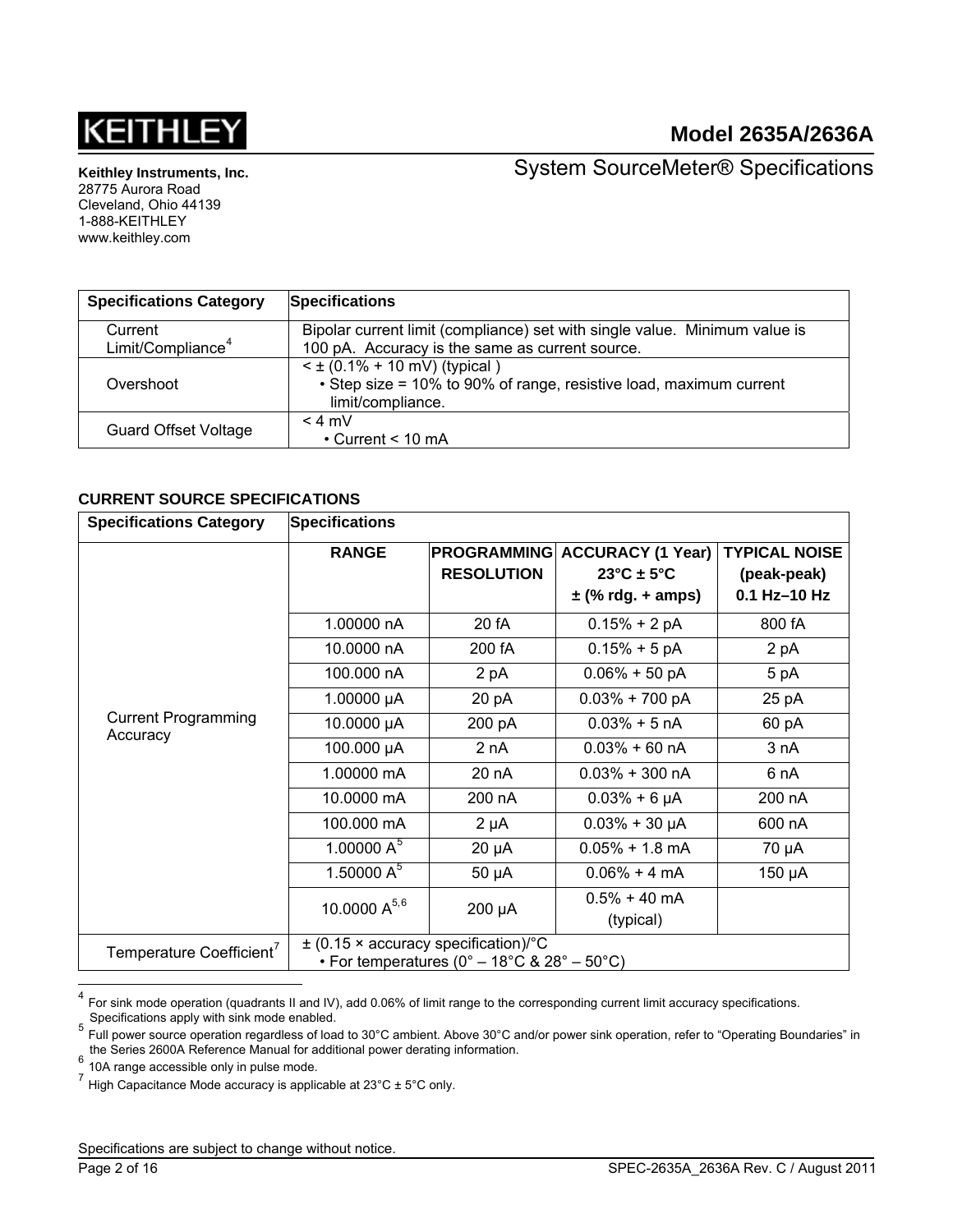

**Keithley Instruments, Inc.**  28775 Aurora Road

Cleveland, Ohio 44139 1-888-KEITHLEY www.keithley.com

System SourceMeter® Specifications

| <b>Specifications Category</b>                              | <b>Specifications</b>                                                         |
|-------------------------------------------------------------|-------------------------------------------------------------------------------|
|                                                             | 30.3 W per channel maximum.                                                   |
| Maximum Output Power<br>and Source/Sink Limits <sup>8</sup> | $\cdot$ ± 1.515 A @ ± 20 V                                                    |
|                                                             | $\cdot$ ± 101 mA @ $\pm$ 200 V                                                |
|                                                             | • Four-quadrant source or sink operation.                                     |
|                                                             | Line: 0.01% of range                                                          |
| <b>Current Regulation</b>                                   | Load: $\pm$ (0.01% of range + 100pA).                                         |
| Voltage                                                     | Bipolar voltage limit (compliance) set with single value. Minimum value is 20 |
| Limit/Compliance <sup>9</sup>                               | mV. Accuracy is the same as voltage source.                                   |
|                                                             | $\leq$ ± 0.1% (typical)                                                       |
| Overshoot                                                   | • step size = 10% to 90% of range, resistive load                             |
|                                                             | • See CURRENT SOURCE OUTPUT SETTLING TIME for additional test                 |
|                                                             | conditions                                                                    |

## **ADDITIONAL SOURCE SPECIFICATIONS**

| <b>Specifications Category</b> | <b>Specifications</b>                                                         |                                            |  |  |
|--------------------------------|-------------------------------------------------------------------------------|--------------------------------------------|--|--|
| <b>Transient Response</b>      | < 70 us for the output to recover to within 0.1% for a 10% to 90% step change |                                            |  |  |
| Time                           | in load.                                                                      |                                            |  |  |
|                                | Time required to reach within 0.1% of final value after source level command  |                                            |  |  |
|                                | is processed on a fixed range.                                                |                                            |  |  |
| <b>Voltage Source Output</b>   | Range                                                                         | <b>Settling Time</b>                       |  |  |
| <b>Settling Time</b>           | 200 mV                                                                        | < 50 µs (typical)                          |  |  |
|                                | 2 V                                                                           | $<$ 50 µs (typical)                        |  |  |
|                                | 20 V                                                                          | $<$ 110 µs (typical)                       |  |  |
|                                | 200 V                                                                         | < 700 µs (typical)                         |  |  |
|                                | Time required to reach within 0.1% of final value after source level command  |                                            |  |  |
|                                | is processed on a fixed range.                                                |                                            |  |  |
|                                | • Values below for lout × Rload = 2 V unless noted                            |                                            |  |  |
|                                | <b>Current Range</b>                                                          | <b>Settling Time</b>                       |  |  |
|                                | $1.5A - 1A$                                                                   | $<$ 120 µs (typical) (Rload > 6 $\Omega$ ) |  |  |
| <b>Current Source Output</b>   | $100 \text{ mA} - 10 \text{ mA}$                                              | $< 80 \mu s$ (typical)                     |  |  |
| <b>Settling Time</b>           | 1 mA                                                                          | $<$ 100 µs (typical)                       |  |  |
|                                | 100 µA                                                                        | $<$ 150 µs (typical)                       |  |  |
|                                | $10 \mu A$                                                                    | < 500 µs (typical)                         |  |  |
|                                | $1 \mu A$                                                                     | < 2 ms (typical)                           |  |  |
|                                | 100 nA                                                                        | < 20 ms (typical)                          |  |  |
|                                | 10 nA                                                                         | < 40 ms (typical)                          |  |  |
|                                | 1 nA                                                                          | < 150 ms (typical)                         |  |  |
|                                |                                                                               |                                            |  |  |

<span id="page-2-0"></span><sup>&</sup>lt;sup>8</sup> Full power source operation regardless of load to 30°C ambient. Above 30°C and/or power sink operation, refer to "Operating Boundaries" in the Series 2600A Reference Manual for additional power derating information.

<span id="page-2-1"></span>The Series 2600A Reference Manual for additional power derency information.<br><sup>9</sup> For sink mode operation (quadrants II and IV), add 10% of compliance range and ±0.02% of limit setting to corresponding voltage source specification. For 200mV range add an additional 120mV of uncertainty.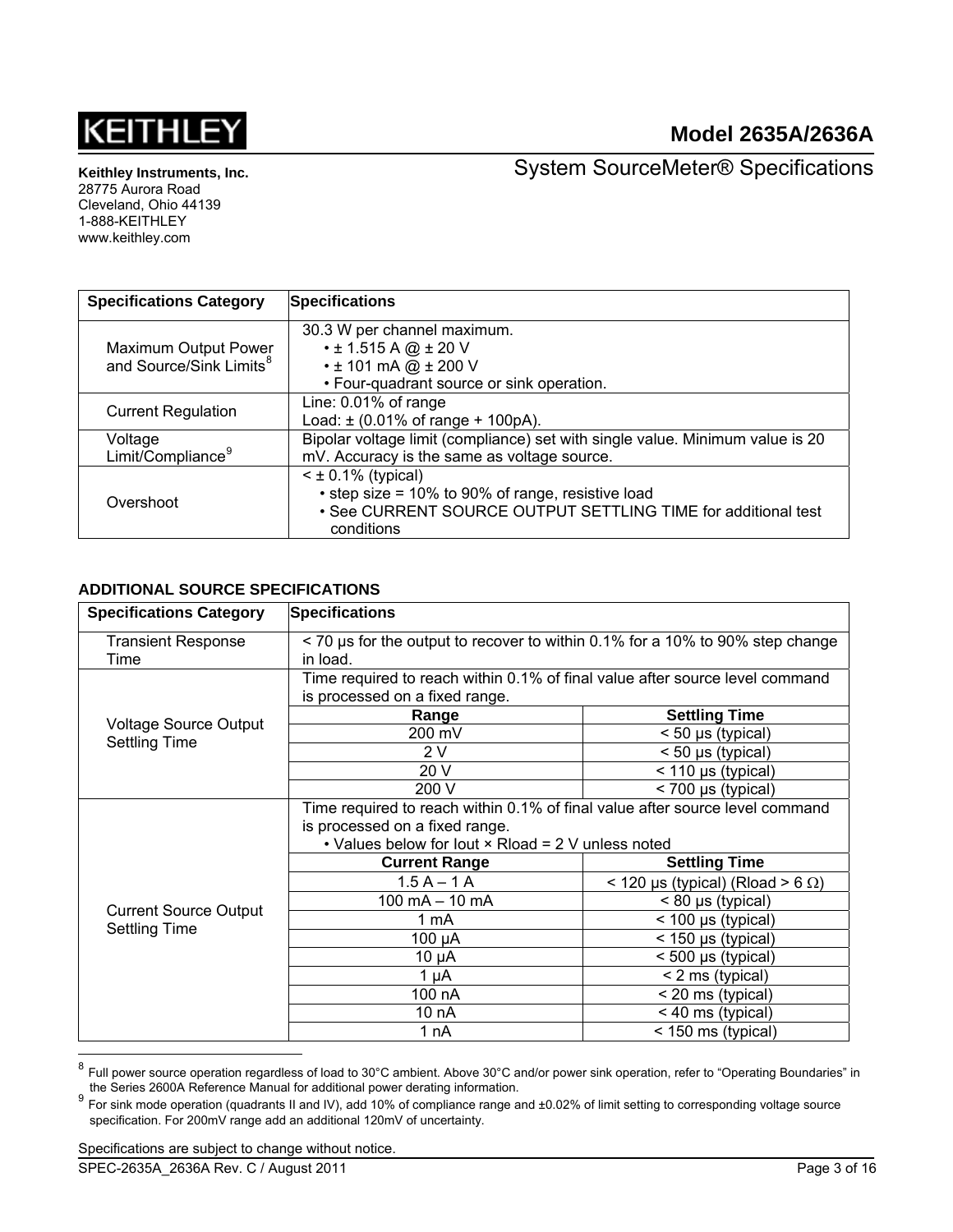# **KEITHLE**

# **Model 2635A/2636A**

**Keithley Instruments, Inc.**  28775 Aurora Road

Cleveland, Ohio 44139 1-888-KEITHLEY www.keithley.com

System SourceMeter® Specifications

| <b>Specifications Category</b> | <b>Specifications</b>                                                      |
|--------------------------------|----------------------------------------------------------------------------|
| DC Floating Voltage            | Output can be floated up to $\pm$ 250 VDC                                  |
| <b>Remote Sense</b>            | Maximum voltage between HI and SENSE HI = 3 V                              |
| Operating Range <sup>10</sup>  | Maximum voltage between LO and SENSE LO = 3V                               |
|                                | 200 V Range                                                                |
|                                | • Maximum output voltage = 202.3 V - total voltage drop across source      |
| <b>Voltage Output</b>          | leads. (maximum 1 $\Omega$ per source lead)                                |
| Headroom                       | 20 V Range                                                                 |
|                                | • Maximum output voltage = 23.3 V - total voltage drop across source       |
|                                | leads. (maximum 1 $\Omega$ per source lead)                                |
| Over Temperature               | Internally sensed temperature overload puts unit in standby mode.          |
| Protection                     |                                                                            |
| Voltage Source Range           | $<$ 300 mV + 0.1% of larger range (typical)                                |
| <b>Change Overshoot</b>        | • Overshoot into a 200 k $\Omega$ load, 20 MHz BW                          |
|                                | < 5% of larger range + 300 mV/Rload (typical – With source settling set to |
| <b>Current Source Range</b>    | SETTLE SMOOTH 100NA)                                                       |
| <b>Change Overshoot</b>        | . See CURRENT SOURCE OUTPUT SETTLING TIME for additional test              |
|                                | conditions.                                                                |

#### **PULSE SPECIFICATIONS**

| <b>Specifications Category</b> | <b>Specifications</b>                        |                                        |                                             |                                            |
|--------------------------------|----------------------------------------------|----------------------------------------|---------------------------------------------|--------------------------------------------|
|                                | <b>Region</b><br>Circled On Quadrant Diagram | <b>Maximum</b><br><b>Current Limit</b> | <b>Maximum</b><br>Pulse Width <sup>11</sup> | <b>Maximum</b><br>Duty Cycle <sup>12</sup> |
|                                |                                              | 100 mA at 200 V                        | DC, no limit                                | 100%                                       |
| <b>Pulse Specifications</b>    |                                              | 1.5 A at 20 V                          | DC, no limit                                | 100%                                       |
|                                | 2                                            | 1 A at 180 V                           | $8.5 \text{ ms}$                            | 1%                                         |
|                                | $3^{13}$                                     | 1 A at 200V                            | 2.2 <sub>ms</sub>                           | 1%                                         |
|                                | 4                                            | 10 A at 5 V                            | 1 ms                                        | 2.2%                                       |
|                                |                                              |                                        |                                             |                                            |

<span id="page-3-1"></span><span id="page-3-0"></span><sup>10</sup> Add 50 μV to source accuracy specifications per volt of HI lead drop.<br><sup>11</sup> Times measured from the start of pulse to the start off-time; see figure below.



<span id="page-3-2"></span> $12$  Thermally limited in sink mode (quadrants 2 and 4) and ambient temperatures above 30°C. See power equations in the Reference Manual for more information.<br><sup>13</sup> Voltage source operation with 1.5 A current limit.

<span id="page-3-3"></span>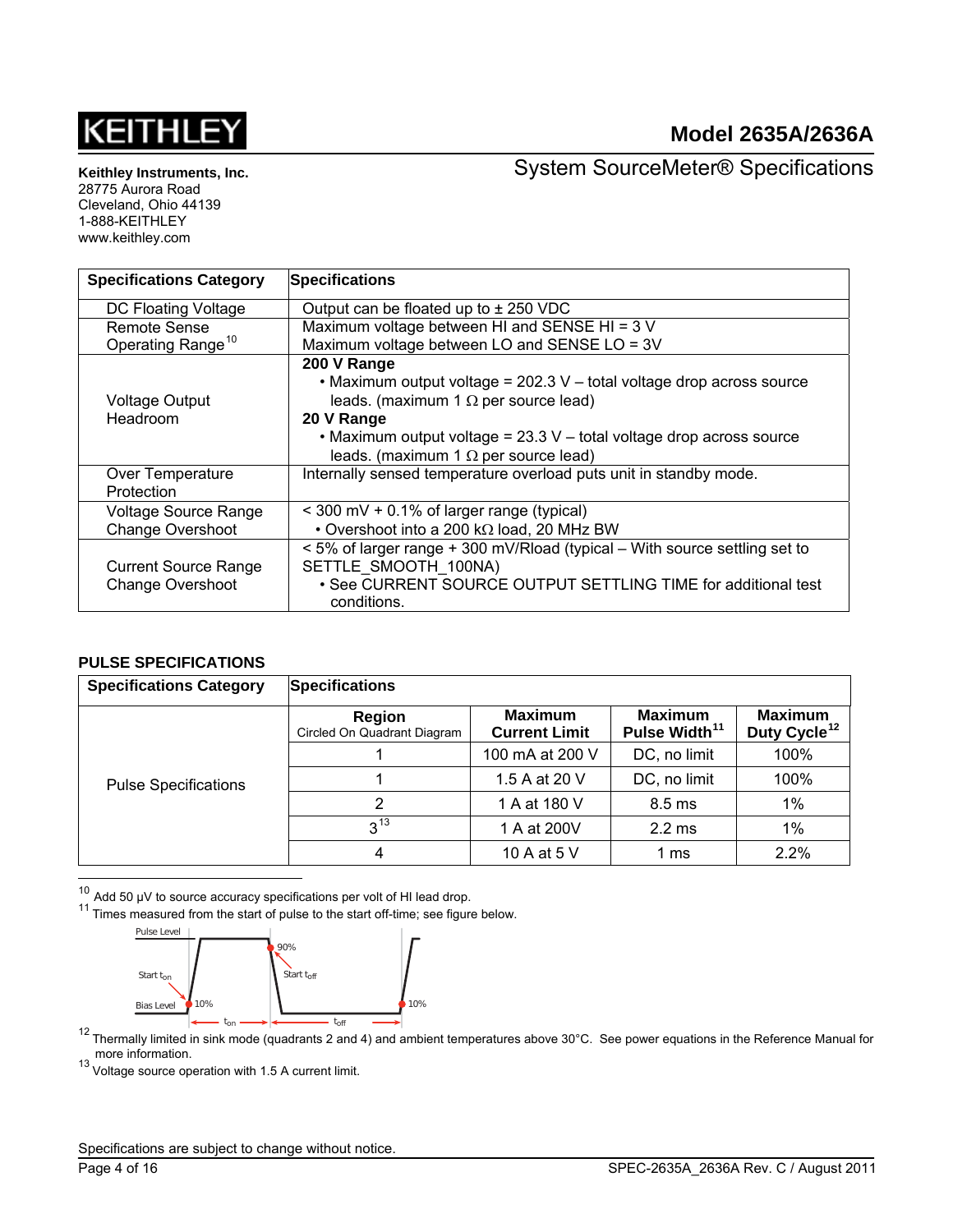

**Keithley Instruments, Inc.**  28775 Aurora Road

Cleveland, Ohio 44139 1-888-KEITHLEY www.keithley.com

<span id="page-4-0"></span>l

System SourceMeter® Specifications

| <b>Specifications Category</b>                       | <b>Specifications</b>                                                                                                                                                                                                                                                            |
|------------------------------------------------------|----------------------------------------------------------------------------------------------------------------------------------------------------------------------------------------------------------------------------------------------------------------------------------|
| Minimum Programmable<br>Pulse Width <sup>14,15</sup> | $100 \mu s$<br>. Note: Minimum pulse width for settled source at a given I/V output and<br>load can be longer than 200 µs.                                                                                                                                                       |
| Pulse Width<br><b>Programming Resolution</b>         | 1 $\mu$ s                                                                                                                                                                                                                                                                        |
| Pulse Width<br>Programming<br>Accuracy <sup>15</sup> | $± 5 \mu s$                                                                                                                                                                                                                                                                      |
| Pulse Width Jitter                                   | $2 \mu s$ (typical)                                                                                                                                                                                                                                                              |
| Quadrant Diagram                                     | $+10A$ .<br>$+1.5A$<br>$\overline{3}$<br>3<br>$+1A$<br>(2)<br>$\left( 2\right)$<br>$+0.1A$<br>0A<br>$-0.1A$<br>$\left( 2\right)$<br>(2)<br>$-1A$<br>$\frac{3}{3}$<br>3<br>$-1.5A$ .<br>$-10A$<br>$+20V$<br>$-200V -180V$<br>$-20V$<br><b>OV</b><br>$+5V$<br>+180V +200V<br>$-5V$ |

<sup>14</sup> Typical performance for minimum settled pulse widths: Typical tests were performed using remote operation, 4W sense, and best fixed measurement range. For more information on pulse scripts, see the Series 2600A Reference Manual.

| <b>Source Value</b> | Load         | Source Settling (% of range) | Min. Pulse Width          |
|---------------------|--------------|------------------------------|---------------------------|
| 5 V                 | $0.5 \Omega$ | 1%                           | $300 \mu s$               |
| 20 V                | $200 \Omega$ | 0.2%                         | $200 \mu s$               |
| 180 V               | 180 $\Omega$ | 0.2%                         | 5 <sub>ms</sub>           |
| 200 V (1.5 A Limit) | $200 \Omega$ | 0.2%                         | 1.5 <sub>ms</sub>         |
| 100 mA              | $200 \Omega$ | $1\%$                        | $200 \mu s$               |
| 1 A                 | $200 \Omega$ | $1\%$                        | $500 \text{ }\mu\text{s}$ |
| 1 A                 | 180 $\Omega$ | 0.2%                         | 5 <sub>ms</sub>           |
| 10 A                | $0.5 \Omega$ | 0.5%                         | $300 \mu s$               |

 $15$  Times measured from the start of pulse to the start off-time; see figure below.

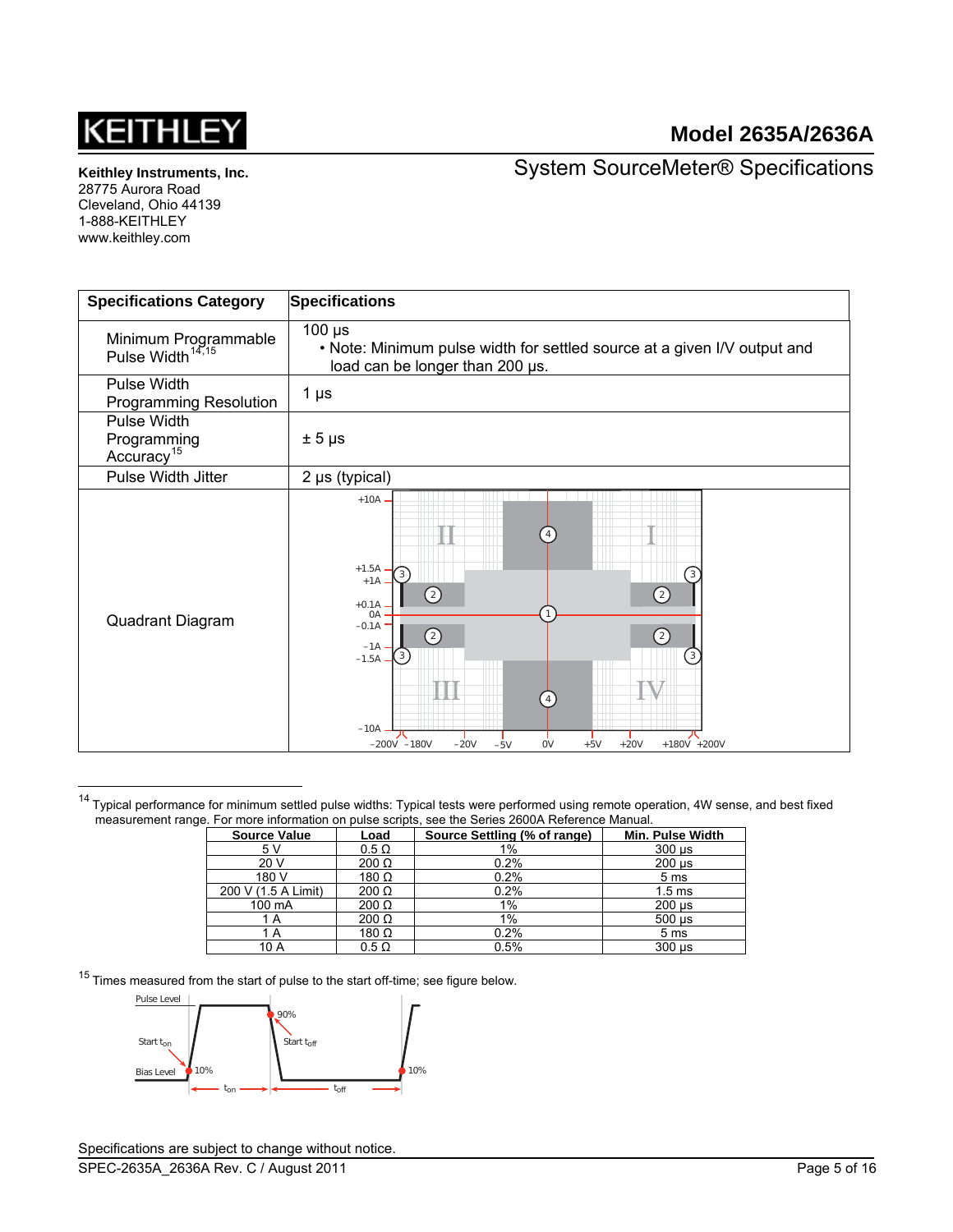

System SourceMeter® Specifications

# **3. METER SPECIFICATIONS**

#### **VOLTAGE MEASUREMENT SPECIFICATIONS**

<span id="page-5-4"></span>

| <b>Specifications Category</b>                   | <b>Specifications</b>                                                                                                             |                                                  |                                  |                                                                                       |  |
|--------------------------------------------------|-----------------------------------------------------------------------------------------------------------------------------------|--------------------------------------------------|----------------------------------|---------------------------------------------------------------------------------------|--|
|                                                  | <b>RANGE</b>                                                                                                                      | <b>DISPLAY</b><br><b>RESOLUTION<sup>18</sup></b> | <b>INPUT</b><br><b>IMPEDANCE</b> | <b>ACCURACY (1 Year)</b><br>$23^{\circ}$ C ± 5 $^{\circ}$ C<br>$\pm$ (% rdg. + volts) |  |
| Voltage Measurement<br>Accuracy <sup>16,17</sup> | 200,000 mV                                                                                                                        | $1 \mu V$                                        | $> 10^{14} \Omega$               | $0.015% + 225 \mu V$                                                                  |  |
|                                                  | 2.00000 V                                                                                                                         | $10 \mu V$                                       | $> 10^{14} \Omega$               | $0.02\% + 350 \mu V$                                                                  |  |
|                                                  | 20,0000 V                                                                                                                         | 100 µV                                           | $> 10^{14} \Omega$               | $0.015% + 5$ mV                                                                       |  |
|                                                  | 200,000 V                                                                                                                         | $1 \text{ mV}$                                   | $> 10^{14} \Omega$               | $0.015\% + 50$ mV                                                                     |  |
| Temperature Coefficient <sup>19</sup>            | $\pm$ (0.15 × accuracy specification)/°C<br>• For temperatures ( $0^\circ - 18^\circ \text{C}$ & $28^\circ - 50^\circ \text{C}$ ) |                                                  |                                  |                                                                                       |  |
|                                                  |                                                                                                                                   |                                                  |                                  |                                                                                       |  |

<span id="page-5-0"></span> $16$  Add 50µV to source accuracy specifications per volt of HI lead drop.

<span id="page-5-1"></span> $17$  De-rate accuracy specifications for NPLC setting < 1 by increasing error term. Add appropriate % of range term using table below.

| <b>NPLC Setting</b> | 200 mV<br>Range | $2 V - 200 V$<br>Ranges | 100 nA Range | $1 \mu A - 100 \mu A$<br>Ranges | $1A - 1.5A$<br>Ranges |
|---------------------|-----------------|-------------------------|--------------|---------------------------------|-----------------------|
| 0.1                 | $0.01\%$        | 0.01%                   | 0.01%        | 0.01%                           | 0.01%                 |
|                     |                 |                         |              |                                 |                       |
| 0.01                | 0.08%           | 0.07%                   | $\%$         | 0.05%                           | 0.05%                 |
| 0.001               | %<br>0.8        | %<br>0.6                | %            | %<br>0.5                        | %                     |

<span id="page-5-2"></span><sup>18</sup> Applies when in single channel display mode.

<span id="page-5-3"></span><sup>19</sup> High Capacitance Mode accuracy is applicable at  $23^{\circ}$ C ± 5°C only.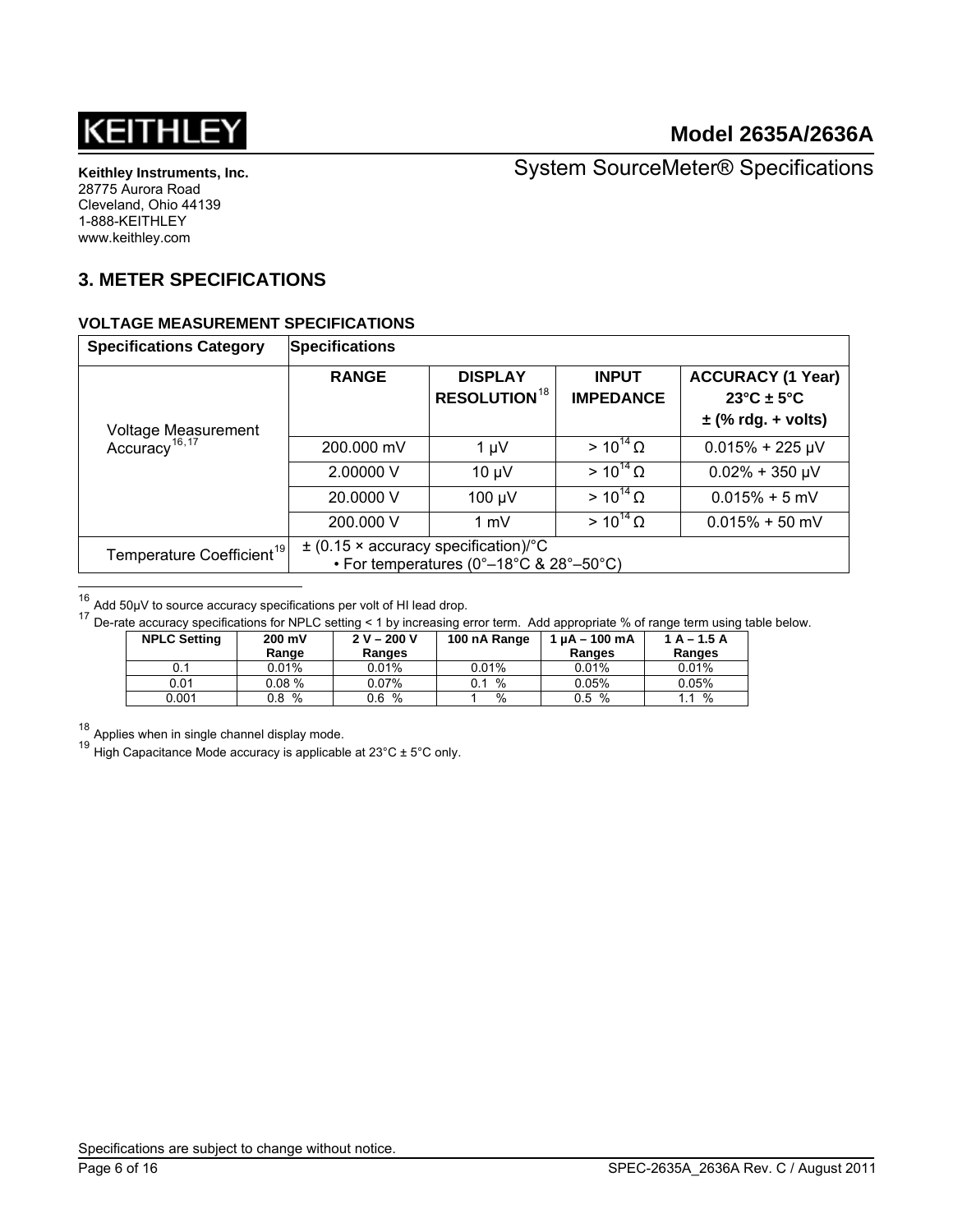

**Keithley Instruments, Inc.**  28775 Aurora Road Cleveland, Ohio 44139 1-888-KEITHLEY www.keithley.com

System SourceMeter® Specifications

#### **CURRENT MEASUREMENT SPECIFICATIONS**

| <b>Specifications Category</b>                        | <b>Specifications</b>                                                                                                                                        |                                                  |                                              |                                                  |
|-------------------------------------------------------|--------------------------------------------------------------------------------------------------------------------------------------------------------------|--------------------------------------------------|----------------------------------------------|--------------------------------------------------|
|                                                       | <b>RANGE</b>                                                                                                                                                 | <b>DISPLAY</b><br><b>RESOLUTION<sup>20</sup></b> | <b>VOLTAGE</b><br><b>BURDEN<sup>21</sup></b> | <b>ACCURACY (1 Year)</b><br>$23^{\circ}$ C ± 5°C |
|                                                       |                                                                                                                                                              |                                                  |                                              | $\pm$ (% rdg. + amps)                            |
|                                                       | 100.000 $pA^{22,23}$                                                                                                                                         | 1 fA                                             | $< 1$ mV                                     | $0.15% + 120$ fA                                 |
|                                                       | 1.00000 $nA^{22,24}$                                                                                                                                         | 10 fA                                            | $< 1$ mV                                     | $0.15% + 240fA$                                  |
|                                                       | 10.0000 nA                                                                                                                                                   | 100 fA                                           | $< 1$ mV                                     | $0.15% + 3 pA$                                   |
|                                                       | 100.000 nA                                                                                                                                                   | 1 pA                                             | $< 1$ mV                                     | $0.06\% + 40 pA$                                 |
| <b>Current Measurement</b><br>Accuracy <sup>17</sup>  | 1.00000 µA                                                                                                                                                   | 10 pA                                            | $< 1$ mV                                     | $0.025% + 400 pA$                                |
|                                                       | 10.0000 µA                                                                                                                                                   | 100 pA                                           | $< 1$ mV                                     | $0.025\% + 1.5$ nA                               |
|                                                       | 100.000 µA                                                                                                                                                   | 1 nA                                             | $< 1$ mV                                     | $0.02\% + 25$ nA                                 |
|                                                       | 1.00000 mA                                                                                                                                                   | 10 nA                                            | $< 1$ mV                                     | $0.02\% + 200$ nA                                |
|                                                       | 10.0000 mA                                                                                                                                                   | 100 nA                                           | $< 1$ mV                                     | $0.02\% + 2.5 \mu A$                             |
|                                                       | 100,000 mA                                                                                                                                                   | $1 \mu A$                                        | $< 1$ mV                                     | $0.02\% + 20 \mu A$                              |
|                                                       | 1.00000 A                                                                                                                                                    | $10 \mu A$                                       | $< 1$ mV                                     | $0.03\% + 1.5$ mA                                |
|                                                       | 1.50000 A                                                                                                                                                    | $10 \mu A$                                       | $< 1$ mV                                     | $0.05\% + 3.5$ mA                                |
|                                                       | $10.0000^{25}$ A                                                                                                                                             | 100 µA                                           | $< 1$ mV                                     | $0.4\% + 25$ mA                                  |
| Current Measure <sup>26</sup><br><b>Settling Time</b> | Time required to reach within 0.1% of final value after source level command<br>is processed on a fixed range.<br>• Values below for Vout = 2 V unless noted |                                                  |                                              |                                                  |
| (Time for measurement<br>to settle after a Vstep)     |                                                                                                                                                              | <b>Current Range</b>                             |                                              | <b>Settling Time</b>                             |
|                                                       |                                                                                                                                                              | 1 mA                                             |                                              | $<$ 100 µs (typical)                             |
| Temperature Coefficient <sup>27</sup>                 | $\pm$ (0.15 × accuracy specification)/°C                                                                                                                     | • For temperatures (0°–18°C & 28°–50°C)          |                                              |                                                  |

<span id="page-6-0"></span> $^{20}$  Applies when in single channel display mode.

l

 $^{21}$  Four-wire remote sense only and with current meter mode selected. Voltage measure set to 200 mV or 2 V range only.

<span id="page-6-2"></span><span id="page-6-1"></span><sup>22 10-</sup>NPLC, 11-Point Median Filter, < 200V range, measurements made within 1 hour after zeroing. 23°C ± 1°C

<span id="page-6-3"></span><sup>23</sup> Under default specification conditions:  $\pm (0.15\% + 750 \text{ fA})$ .

<span id="page-6-4"></span><sup>24</sup> Under default specification conditions:  $\pm (0.15\% + 1 \text{ pA})$ .

<span id="page-6-6"></span><span id="page-6-5"></span><sup>&</sup>lt;sup>25</sup> 10 A range accessible only in pulse mode.

 $26$  Delay factor set to 1. Compliance equal to 100 mA.

<span id="page-6-7"></span><sup>&</sup>lt;sup>27</sup> High Capacitance Mode accuracy is applicable at  $23^{\circ}$ C  $\pm$  5°C only.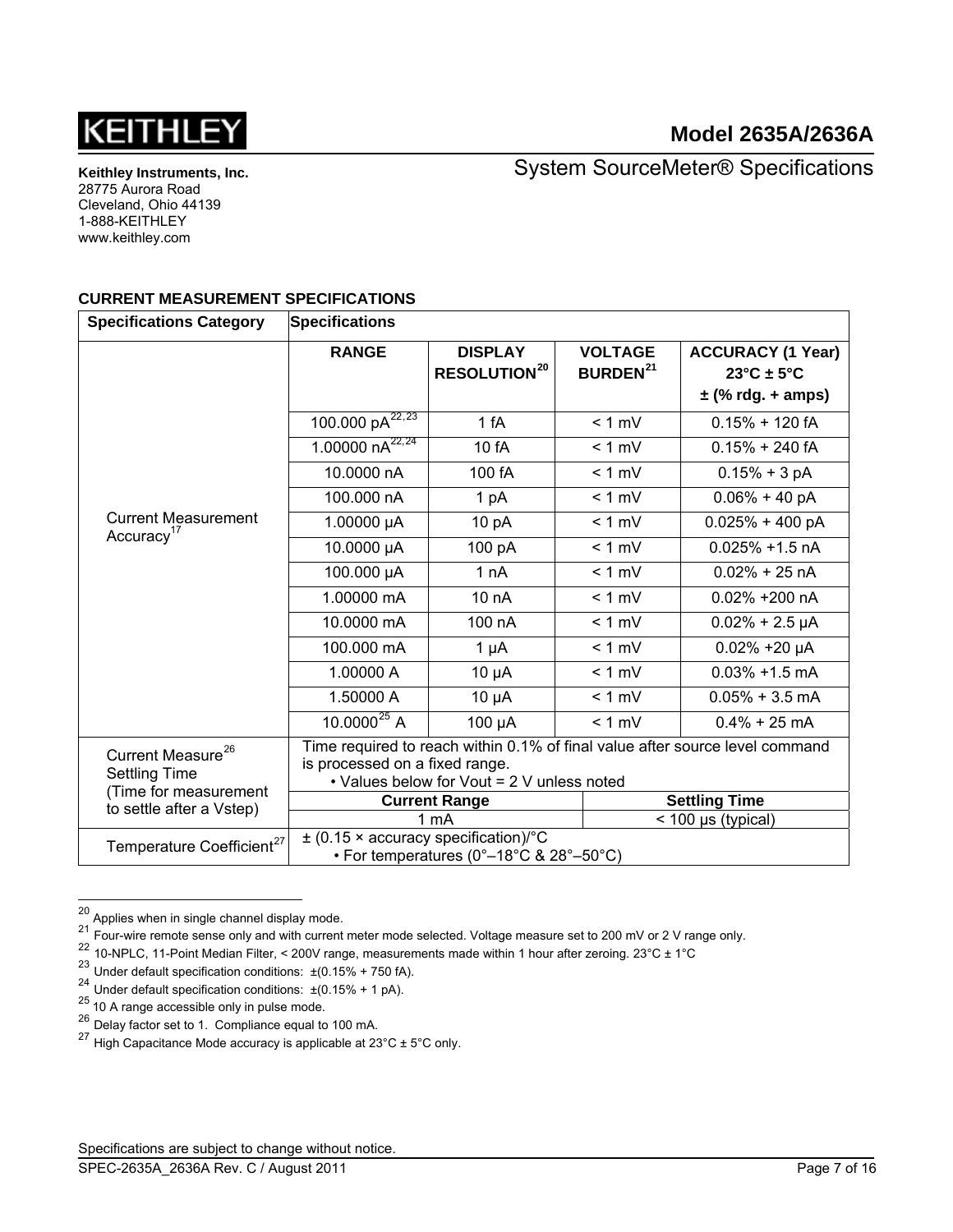

**Keithley Instruments, Inc.**  28775 Aurora Road

Cleveland, Ohio 44139 1-888-KEITHLEY www.keithley.com

System SourceMeter® Specifications

#### **CONTACT CHECK**

| <b>Specifications Category</b>                       | <b>Specifications</b> |                                                                 |                                                                                      |
|------------------------------------------------------|-----------------------|-----------------------------------------------------------------|--------------------------------------------------------------------------------------|
| <b>Contact Check</b><br>Specifications <sup>28</sup> | <b>Speed</b>          | <b>Maximum measurement</b><br>time to memory for 60Hz<br>(50Hz) | <b>ACCURACY (1 Year)</b><br>$23^{\circ}$ C ± 5 $^{\circ}$ C<br>$\pm$ (% rdg. + ohms) |
|                                                      | Fast                  | 1.1 ms $(1.2 \text{ ms})$                                       | $5\% + 10 \Omega$                                                                    |
|                                                      | Medium                | $4.1 \text{ ms } (5 \text{ ms})$                                | $5\% + 1\Omega$                                                                      |
|                                                      | Slow                  | 36 ms (42 ms)                                                   | $5\% + 0.3 \Omega$                                                                   |

#### **ADDITIONAL METER SPECIFICATIONS**

| <b>Specifications Category</b>   | <b>Specifications</b>                         |                                               |  |  |
|----------------------------------|-----------------------------------------------|-----------------------------------------------|--|--|
| Maximum Load<br>Impedance        | <b>Normal Mode</b><br>10nF (typical)          | <b>High Capacitance Mode</b><br>50uF(typical) |  |  |
| Common Mode Voltage              | 250 VDC                                       |                                               |  |  |
| Common Mode Isolation            | $> 1$ GQ<br>$< 4500$ pF                       |                                               |  |  |
| Overrange                        | 101% of source range<br>102% of measure range |                                               |  |  |
| Maximum Sense Lead<br>Resistance | 1 k $\Omega$ for rated accuracy               |                                               |  |  |
| Sense High Input<br>Impedance    | $> 10^{14}$ $\Omega$                          |                                               |  |  |

<span id="page-7-0"></span> $^{28}$  Includes measurement of SENSE HI to HI and SENSE LO to LO contact resistances.

l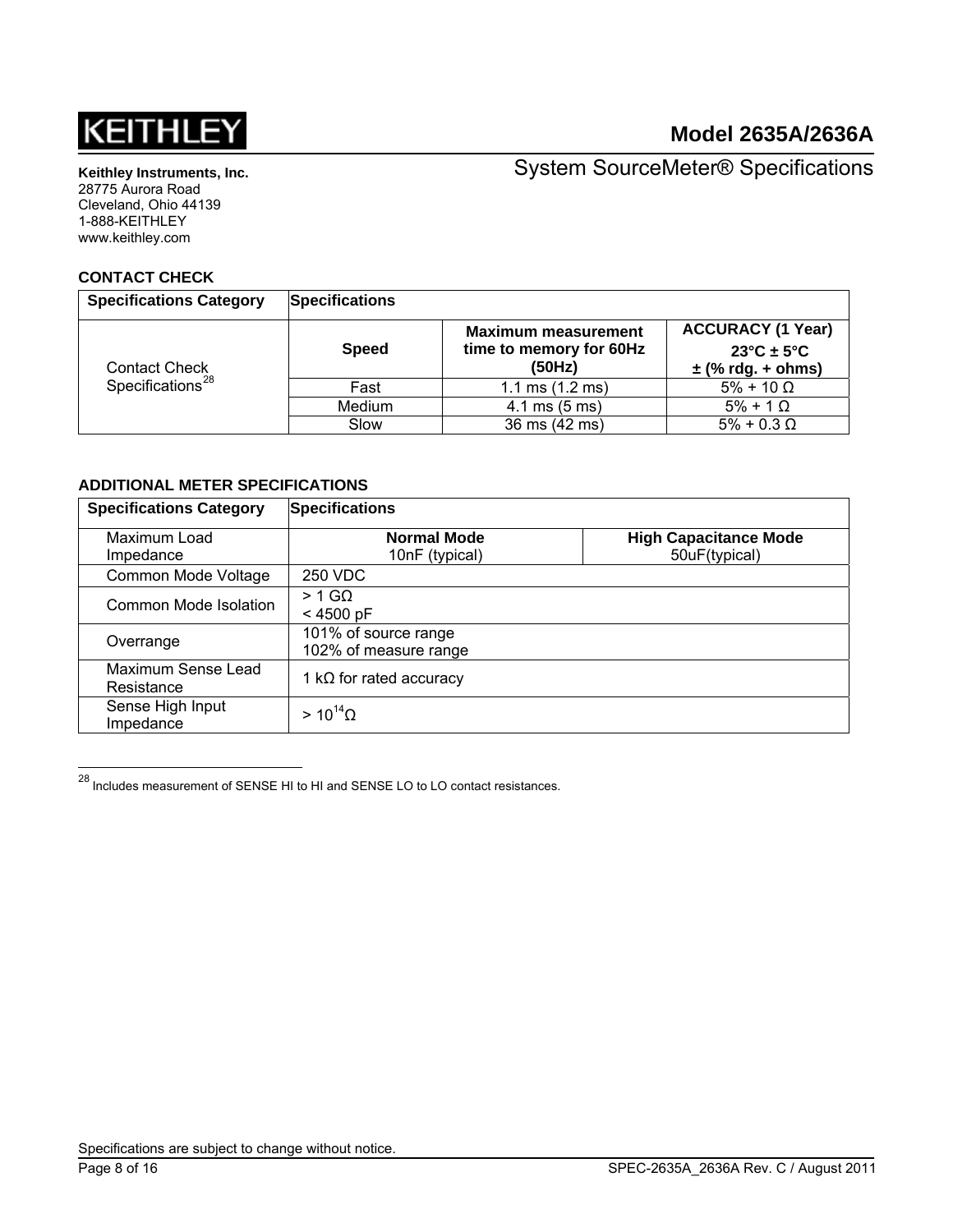

System SourceMeter® Specifications

# **HIGH CAPACITANCE MODE[29](#page-8-0),[30](#page-8-1),[31](#page-8-2)**

| <b>Specifications Category</b>     | <b>Specifications</b>                                                                                                                                                                                                                              |                                          |  |  |
|------------------------------------|----------------------------------------------------------------------------------------------------------------------------------------------------------------------------------------------------------------------------------------------------|------------------------------------------|--|--|
| <b>Accuracy Specifications</b>     | Accuracy specifications are applicable in both Normal and High Capacitance<br>Modes.                                                                                                                                                               |                                          |  |  |
|                                    | Time required to reach within 0.1% of final value after source level command<br>is processed on a fixed range.<br>Current limit = 1A                                                                                                               |                                          |  |  |
|                                    |                                                                                                                                                                                                                                                    | <b>Settling Time with</b>                |  |  |
| <b>Voltage Source Output</b>       | <b>Voltage Source Range</b>                                                                                                                                                                                                                        | $Cload = 4.7 \mu F$                      |  |  |
| <b>Settling Time</b>               | 200 mV                                                                                                                                                                                                                                             | 600 µs (typical)                         |  |  |
|                                    | 2V                                                                                                                                                                                                                                                 | 600 µs (typical)                         |  |  |
|                                    | 20 V                                                                                                                                                                                                                                               | 1.5 ms (typical)                         |  |  |
|                                    | 200 V                                                                                                                                                                                                                                              | 20 ms (typical)                          |  |  |
|                                    | Time required to reach within 0.1% of final value after voltage source is<br>stabilized on a fixed range.<br>• Values below for Vout = 2 V unless noted                                                                                            |                                          |  |  |
|                                    | <b>Current Measure Range</b>                                                                                                                                                                                                                       | <b>Settling Time</b>                     |  |  |
| <b>Current Measure Settling</b>    | $1.5 A - 1 A$                                                                                                                                                                                                                                      | < 120 µs (typical) (Rload > 6 $\Omega$ ) |  |  |
| Time                               | 100 mA $-$ 10 mA                                                                                                                                                                                                                                   | $<$ 100 µs (typical)                     |  |  |
|                                    | 1 <sub>m</sub> A                                                                                                                                                                                                                                   | < 3 ms (typical)                         |  |  |
|                                    | 100 µA                                                                                                                                                                                                                                             | $<$ 3 ms (typical)                       |  |  |
|                                    | $10 \mu A$                                                                                                                                                                                                                                         | $\sqrt{230}$ ms (typical)                |  |  |
|                                    | $1 \mu A$                                                                                                                                                                                                                                          | < 230 ms (typical)                       |  |  |
| Capacitor Leakage                  | 200 ms (typical) @ 50 nA                                                                                                                                                                                                                           |                                          |  |  |
| Performance                        | Load = $5\mu$ F  10M $\Omega$                                                                                                                                                                                                                      |                                          |  |  |
| Using HIGH-C scripts <sup>32</sup> | Test: 5V step & measure                                                                                                                                                                                                                            |                                          |  |  |
| Mode Change Delay                  | 100 µA Current Range and above:<br>Delay into High Capacitance Mode: 11 ms<br>Delay out of High Capacitance Mode: 11 ms<br>1 µA and 10 µA Current Ranges:<br>Delay into High Capacitance Mode: 250 ms<br>Delay out of High Capacitance Mode: 11 ms |                                          |  |  |
| Voltmeter Input<br>Impedance       | 30 G $\Omega$ in parallel with 3300 pF                                                                                                                                                                                                             |                                          |  |  |
| <b>Noise</b>                       | < 30 mV peak-peak (typical)                                                                                                                                                                                                                        |                                          |  |  |
| 10 Hz - 20 MHz                     | • 20 V Range                                                                                                                                                                                                                                       |                                          |  |  |
|                                    |                                                                                                                                                                                                                                                    |                                          |  |  |

<span id="page-8-0"></span><sup>&</sup>lt;sup>29</sup> High Capacitance Mode specifications are for DC measurements only.

<span id="page-8-1"></span><sup>&</sup>lt;sup>30</sup> 100 nA range and below are not available in High Capacitance Mode.

<span id="page-8-2"></span><sup>&</sup>lt;sup>31</sup> High Capacitance Mode utilizes locked ranges. Auto Range is disabled.<br><sup>32</sup> Part of KI Factory scripts. See the reference manual for details.

<span id="page-8-3"></span>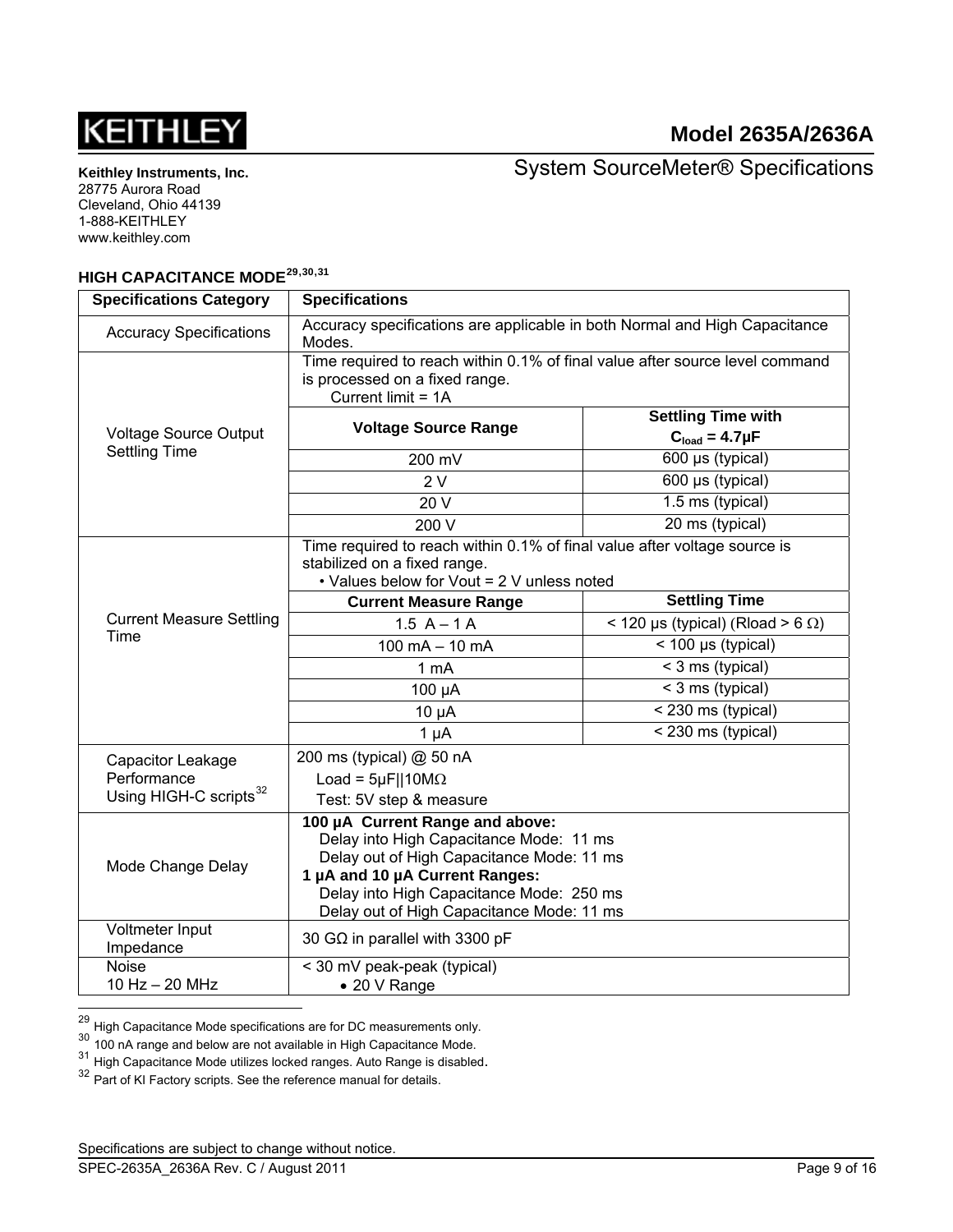

**Keithley Instruments, Inc.**  28775 Aurora Road

Cleveland, Ohio 44139 1-888-KEITHLEY www.keithley.com

System SourceMeter® Specifications

| <b>Specifications Category</b>           | <b>Specifications</b>                                                                                                                 |
|------------------------------------------|---------------------------------------------------------------------------------------------------------------------------------------|
| Voltage Source Range<br>Change Overshoot | $<$ 400 mV + 0.1% of larger range (typical)<br>• For 20 V range and below<br>$\cdot$ Overshoot into an 200 k $\Omega$ load, 20 MHz BW |

# **4. GENERAL**

| <b>Specifications Category</b> | <b>Specifications</b>                                                                                                                                                                                                                                                       |  |  |  |
|--------------------------------|-----------------------------------------------------------------------------------------------------------------------------------------------------------------------------------------------------------------------------------------------------------------------------|--|--|--|
| <b>IEEE-488</b>                | IEEE Std 488.1 compliant. Supports IEEE Std 488.2 common commands and<br>status model topology.                                                                                                                                                                             |  |  |  |
| RS-232                         | Baud rates from 300bps to 115200bps. Programmable number of data bits,<br>parity type, and flow control (RTS/CTS hardware or none). When not<br>programmed as the active host interface, the SourceMeter can use the RS-<br>232 interface to control other –instrumentation |  |  |  |
| <b>Ethernet</b>                | RJ-45 connector, LXI Class C, 10/100BT, Auto MDIX                                                                                                                                                                                                                           |  |  |  |
| <b>LXI Compliance</b>          | LXI Class C 1.2<br>Total Output Trigger Response Time: 245 us min., 280 us typ.,<br>(not specified) max.<br>Receive LAN[0-7] Event Delay: Unknown<br>Generate LAN[0-7] Event Delay: Unknown                                                                                 |  |  |  |
| <b>Expansion Interface</b>     | The TSP-Link™ expansion interface allows TSP™ enabled instruments to<br>trigger and communicate with each other.<br>Cable Type: Category 5e or higher LAN crossover cable.<br>3 meters maximum between each TSP enabled instrument                                          |  |  |  |
| <b>USB</b>                     | USB 2.0 Host Controller                                                                                                                                                                                                                                                     |  |  |  |
| <b>Power Supply</b>            | 100 V to 250 VAC, 50 Hz - 60 Hz (auto sensing), 250 VA max                                                                                                                                                                                                                  |  |  |  |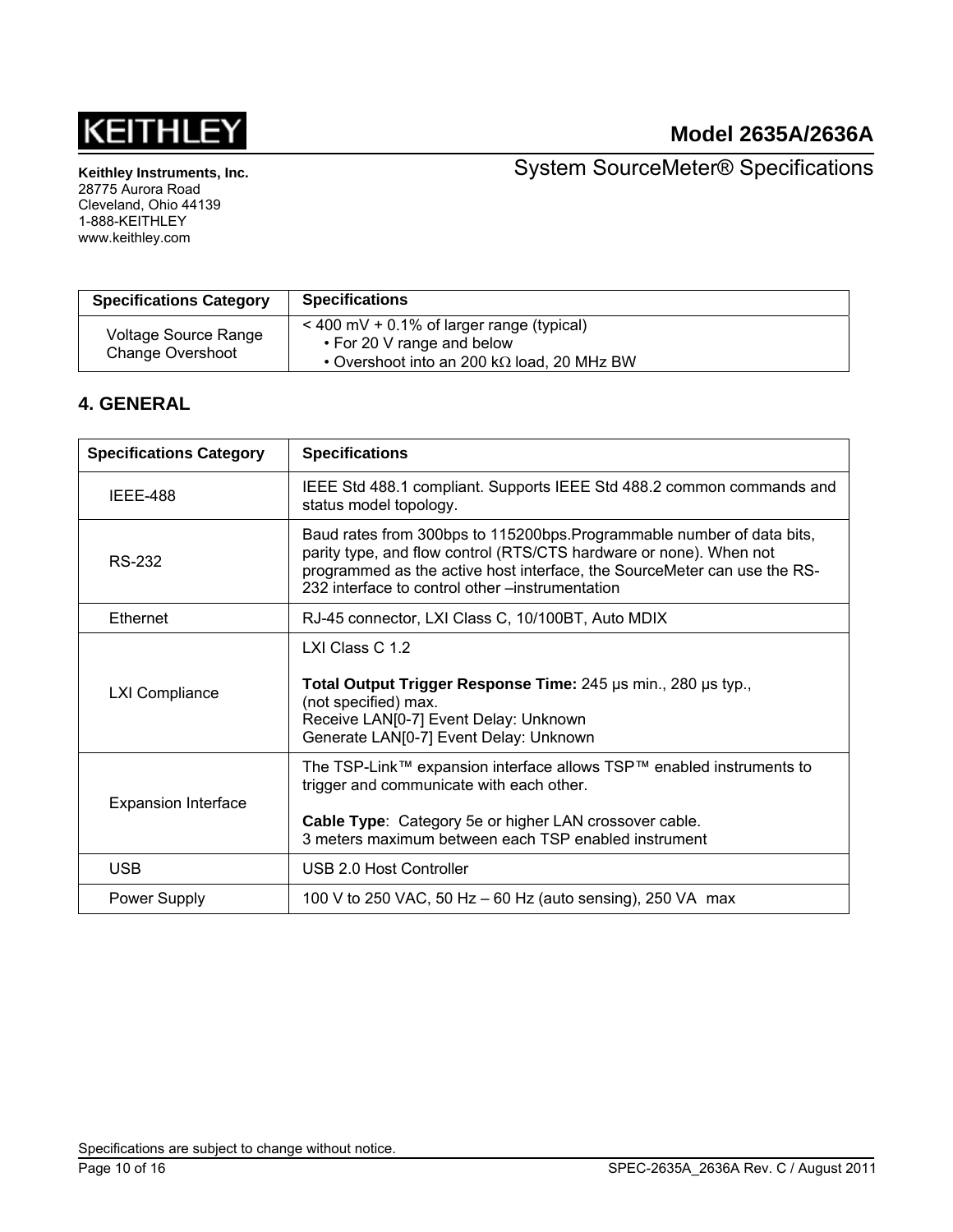

System SourceMeter® Specifications

**Keithley Instruments, Inc.**  28775 Aurora Road Cleveland, Ohio 44139 1-888-KEITHLEY www.keithley.com

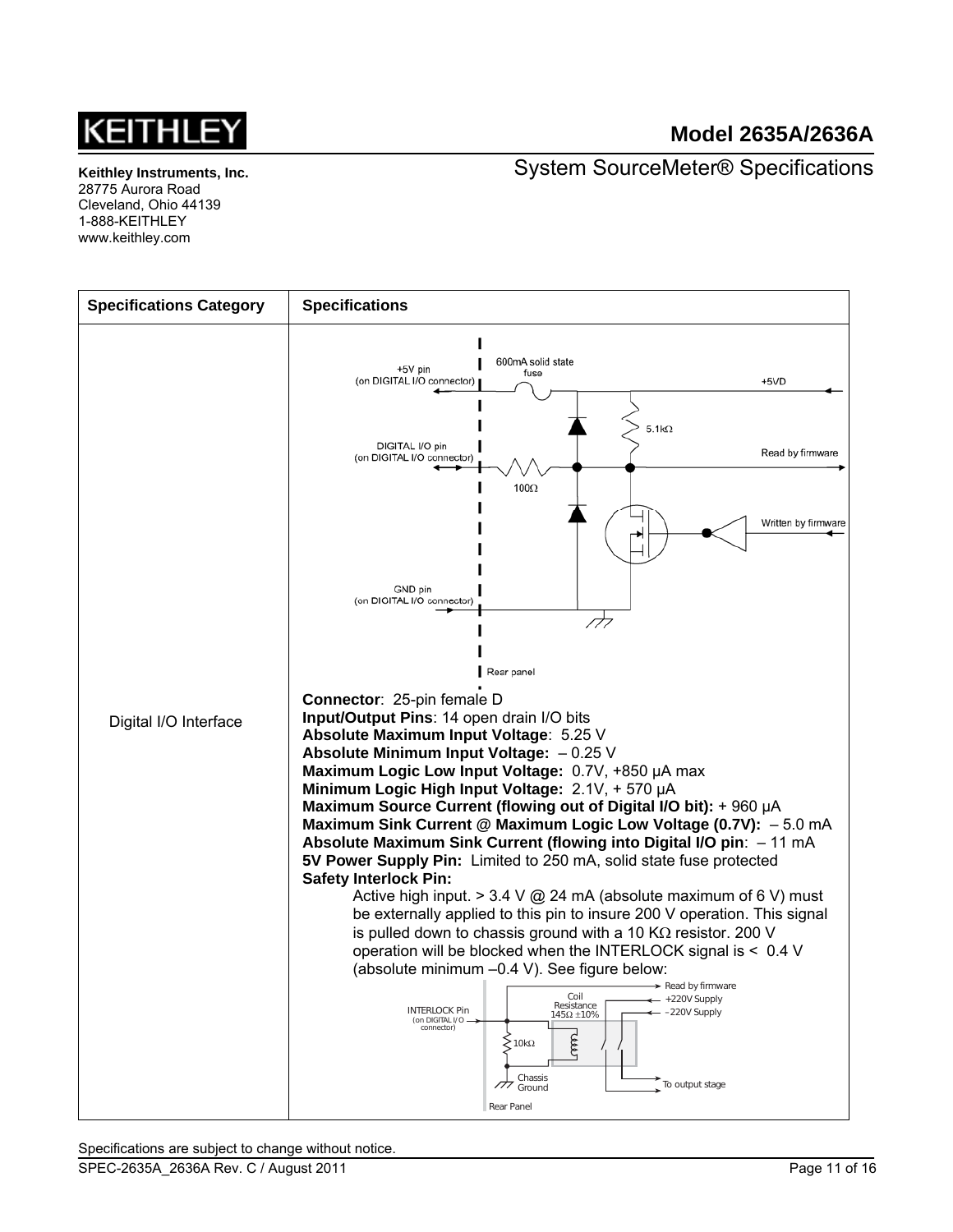# **KEITHLEY**

# **Model 2635A/2636A**

**Keithley Instruments, Inc.**  28775 Aurora Road Cleveland, Ohio 44139 1-888-KEITHLEY www.keithley.com

System SourceMeter® Specifications

| <b>Specifications Category</b> | <b>Specifications</b>                                                                                                                                                                                                                                                         |  |  |
|--------------------------------|-------------------------------------------------------------------------------------------------------------------------------------------------------------------------------------------------------------------------------------------------------------------------------|--|--|
| Cooling                        | Forced air. Side intake and rear exhaust. One side must be unobstructed<br>when rack mounted                                                                                                                                                                                  |  |  |
| Warranty                       | 1 year                                                                                                                                                                                                                                                                        |  |  |
| <b>EMC</b>                     | Conforms to European Union EMC Directive                                                                                                                                                                                                                                      |  |  |
| Safety                         | Conforms to European Union Low Voltage Directive                                                                                                                                                                                                                              |  |  |
| Dimensions                     | 89 mm high $\times$ 213 mm wide $\times$ 460 mm deep (31/2 in $\times$ 83/8 in $\times$ 171/2 in).<br>Bench Configuration (with handle & feet): 104 mm high $\times$ 238 mm wide $\times$ 460<br>mm deep (41/8 in $\times$ 93/8 in $\times$ 171/2 in)                         |  |  |
| Weight                         | 2635A: 4.75 kg (10.4 lbs).<br>2636A: 5.50 kg (12.0 lbs).                                                                                                                                                                                                                      |  |  |
| Environment                    | For indoor use only.<br>Altitude: Maximum 2000 meters above sea level<br><b>Operating:</b> $0^{\circ}$ – 50 $^{\circ}$ C, 70% R.H. up to 35 $^{\circ}$ C. Derate 3% R.H./ $^{\circ}$ C, 35 $^{\circ}$ – 50 $^{\circ}$ C<br><b>Storage:</b> $-25^{\circ}$ C to 65 $^{\circ}$ C |  |  |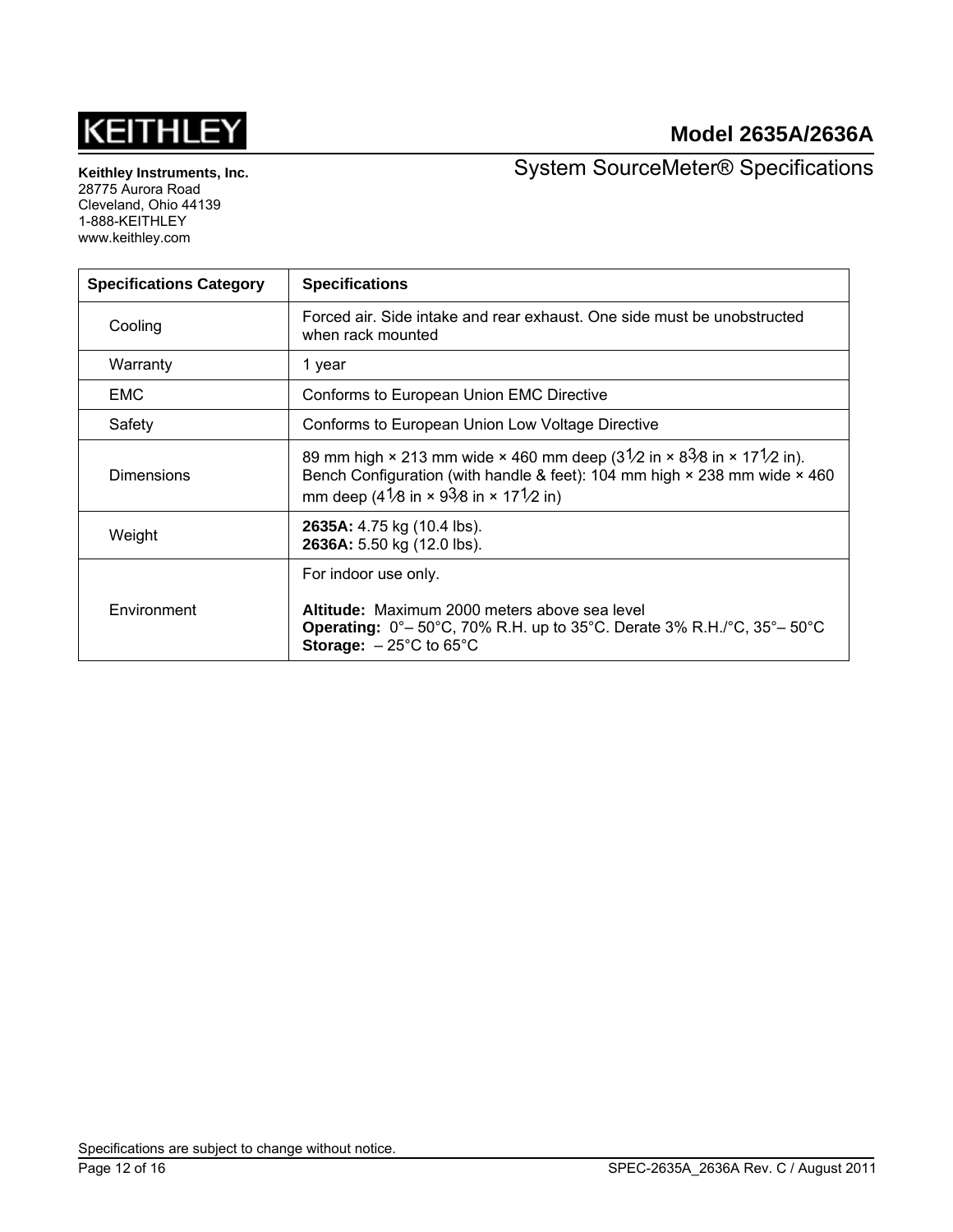

System SourceMeter® Specifications

# **5. MEASUREMENT SPEED SPECIFICATIONS[33](#page-12-0),[34](#page-12-1),[35](#page-12-2)**

#### **Maximum Sweep Operation Rates (operations per second) for 60Hz (50Hz):**

| A/D converter<br>speed | <b>Trigger</b><br>origin | Measure to<br>memory<br>using<br>user scripts | Measure to<br><b>GPIB</b><br>using<br>user scripts | <b>Source</b><br>measure to<br>memory<br>using<br>user scripts | <b>Source</b><br>measure to<br><b>GPIB</b><br>using<br>user scripts | <b>Source</b><br>measure to<br>memory<br>using<br>sweep API | <b>Source</b><br>measure to<br><b>GPIB</b><br>using<br>sweep API |
|------------------------|--------------------------|-----------------------------------------------|----------------------------------------------------|----------------------------------------------------------------|---------------------------------------------------------------------|-------------------------------------------------------------|------------------------------------------------------------------|
| 0.001 NPLC             | Internal                 | 20000 (20000)                                 | 9800 (9800)                                        | 7000 (7000)                                                    | 6200 (6200)                                                         | 12000<br>(12000)                                            | 5900 (5900)                                                      |
| 0.001 NPLC             | Digital I/O              | 8100 (8100)                                   | 7100 (7100)                                        | 5500 (5500)                                                    | 5100 (5100)                                                         | 11200<br>(11200)                                            | 5700 (5700)                                                      |
| 0.01 NPLC              | Internal                 | 4900 (4000)                                   | 3900 (3400)                                        | 3400 (3000)                                                    | 3200 (2900)                                                         | 4200 (3700)                                                 | 4000 (3500)                                                      |
| 0.01 NPLC              | Digital I/O              | 3500 (3100)                                   | 3400 (3000)                                        | 3000 (2700)                                                    | 2900 (2600)                                                         | 4150 (3650)                                                 | 3800 (3400)                                                      |
| 0.1 NPLC               | Internal                 | 580 (480)                                     | 560 (470)                                          | 550 (465)                                                      | 550 (460)                                                           | 560 (470)                                                   | 545 (460)                                                        |
| 0.1 NPLC               | Digital I/O              | 550 (460)                                     | 550 (460)                                          | 540 (450)                                                      | 540 (450)                                                           | 560 (470)                                                   | 545 (460)                                                        |
| 1.0 NPLC               | Internal                 | 59 (49)                                       | 59 (49)                                            | 59 (49)                                                        | 59 (49)                                                             | 59 (49)                                                     | 59 (49)                                                          |
| <b>1.0 NPLC</b>        | Digital I/O              | 58 (48)                                       | 58 (49)                                            | 59 (49)                                                        | 59 (49)                                                             | 59 (49)                                                     | 59 (49)                                                          |

#### **Maximum Single Measurement Rates (operations per second) for 60Hz (50Hz):**

| A/D converter<br>speed | Trigger<br>origin | <b>Measure to GPIB</b> | Source measure<br>to GPIB | Source measure pass/fail to GPIB |
|------------------------|-------------------|------------------------|---------------------------|----------------------------------|
| 0.001 NPLC             | Internal          | 1900 (1800)            | 1400 (1400)               | 1400 (1400)                      |
| 0.01 NPLC              | Internal          | 1450 (1400)            | 1200 (1100)               | 1100 (1100)                      |
| $0.1$ NPLC             | Internal          | 450 (390)              | 425 (370)                 | 425 (375)                        |
| $1.0$ NPLC             | Internal          | 58 (48)                | 57 (48)                   | 57 (48)                          |

**Maximum measurement range change rate:** >7000/second for >10 µA typical. When changing to or from a range ≥1A, maximum rate is >2200/second typical.

**Maximum source range change rate:** >400/second >10 µA typical. When changing to or from a range ≥1A, maximum rate is >190/second typical.

**Maximum source function change rate: >1000/second, typical.** 

**Command processing time:** Maximum time required for the output to begin to change following the receipt of the smux.source.levelv or smux.source.leveli command. <1ms typical.

<span id="page-12-2"></span><span id="page-12-1"></span>2010, VIST VISTAM STREET, VIST 2012, VIST 264 Exclude current measurement ranges less than 1mA.<br><sup>35</sup> 2635A/2636A with default measurement delays and filters disabled.

Specifications are subject to change without notice.

l

<span id="page-12-0"></span> $33$  Tests performed with a 2636A on Channel A using the following equipment: Computer hardware (Intel® Pentium® 4 2.4 GHz, 2 GB RAM, National Instruments™ PCI-GPIB). Driver (NI-488.2 Version 2.2 PCI-GPIB). Software (Microsoft® Windows® XP, Microsoft® Visual Studio<sup>®</sup>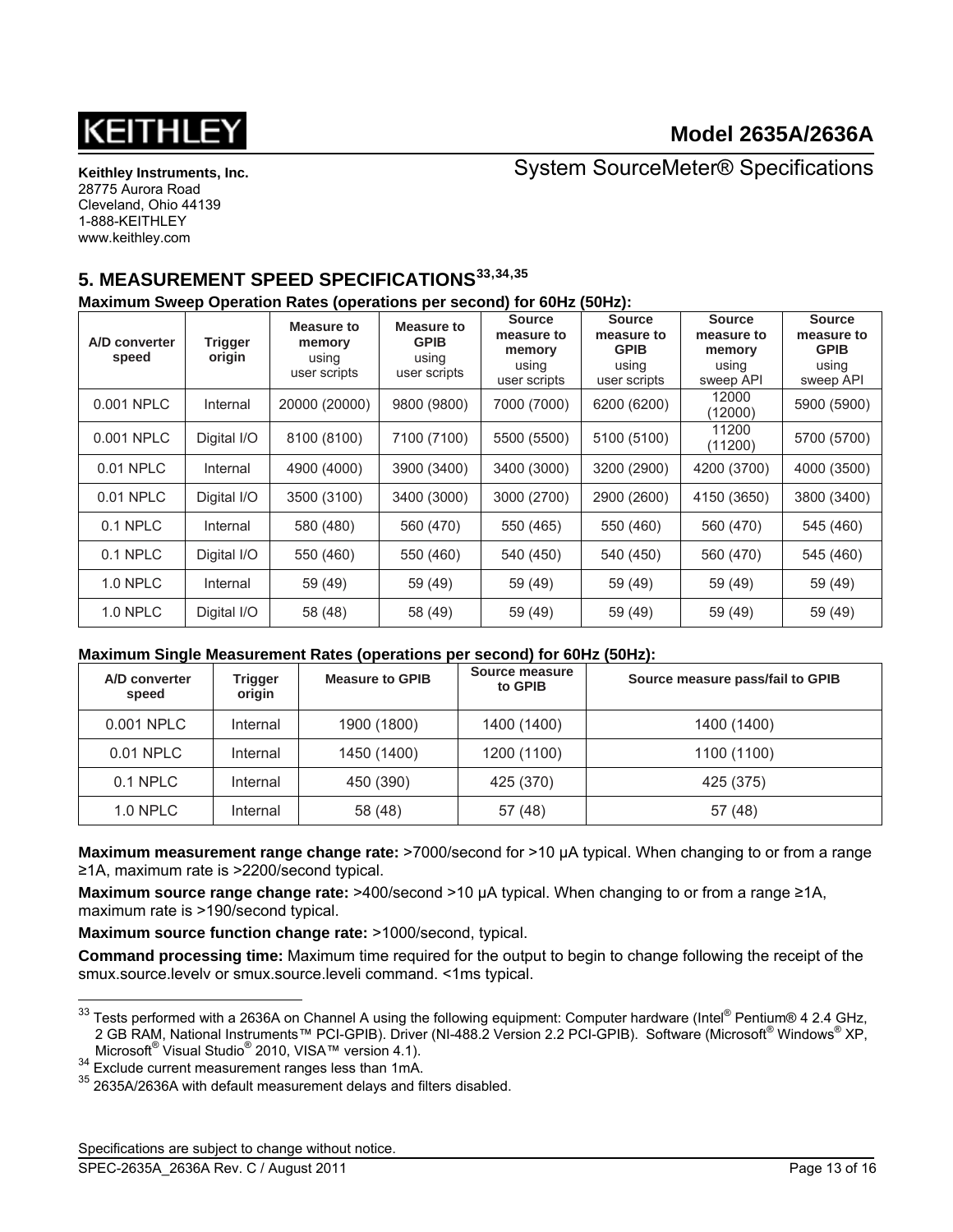

**Keithley Instruments, Inc.**  28775 Aurora Road Cleveland, Ohio 44139 1-888-KEITHLEY www.keithley.com

System SourceMeter® Specifications

# **6. TRIGGERING AND SYNCHRONIZATION SPECIFICATIONS**

## **Triggering:**

**Trigger in to trigger out:** 0.5μs, typical. **Trigger in to source change:<sup>36</sup>** 10 μs, typical. **Trigger Timer accuracy:** ±2μs, typical.  **Source change[36](#page-13-0) after LXI Trigger:** 280μs, typical.

#### <span id="page-13-1"></span>**Synchronization:**

**Single-node synchronized source change[:36](#page-13-1)** <0.5μs, typical.

**Multi-node synchronized source change:[36](#page-13-1)** <0.5μs, typical.

## **7. SUPPLEMENTAL INFORMATION**

#### **Front Panel Interface:**

Two-line vacuum fluorescent display (VFD) with keypad and rotary knob.

#### **Display:**

- Show error messages and user-defined messages
- Display source and limit settings
- Show current and voltage measurements
- View measurements stored in dedicated reading buffers

#### **Keypad operations:**

- Change host interface settings
- Save and restore instrument setups
- Load and run factory and user-defined test scripts (i.e., sequences) that prompt for input and send results to the display
- Store measurements into dedicated reading buffers

## **Programming:**

**Embedded Test Script Processor (TSP)**: Accessible from any host interface.

- Responds to individual instrument control commands.
- Responds to high-speed test scripts comprised of instrument control commands and Test Script Language (TSL) statements (for example branching, looping, and math).
- Able to execute high-speed test scripts stored in memory without host intervention.

**Minimum user memory available:** 16MB (approximately 250,000 lines of TSL code).

**Test Script Builder:** Integrated development environment for building, running, and managing TSP scripts. Includes an instrument console for communicating with any TSP-enabled instrument in an interactive manner. Requires:

- VISA (NI-VISA included on CD)
- Microsoft .NET Framework (included on CD)
- Keithley I/O Layer (included on CD)

l

<span id="page-13-0"></span> $36$  Fixed source range, with no polarity change.

Specifications are subject to change without notice.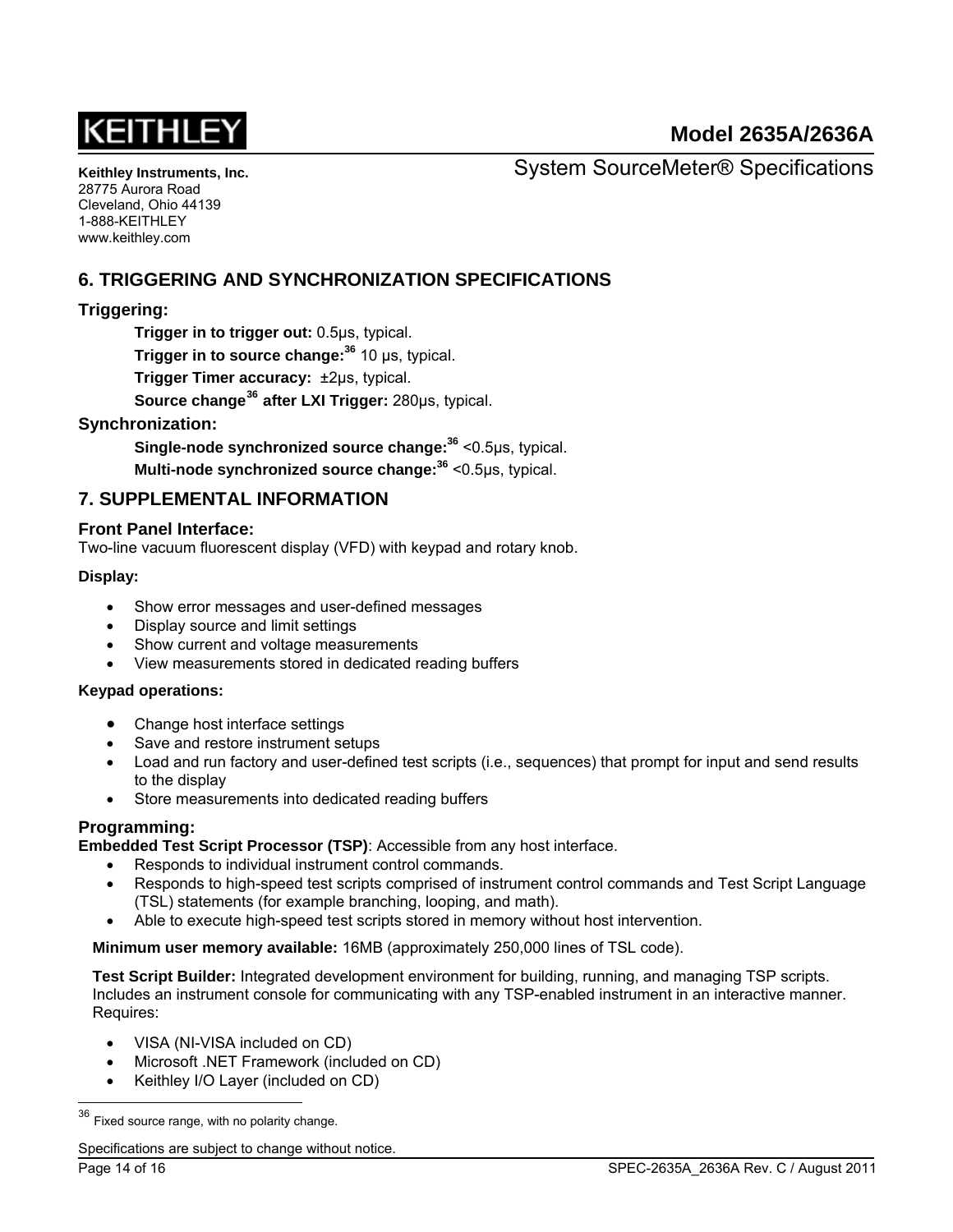**Keithley Instruments, Inc.**  28775 Aurora Road Cleveland, Ohio 44139 1-888-KEITHLEY www.keithley.com

System SourceMeter® Specifications

- Pentium III 800MHz or faster personal computer
- Microsoft Windows 2000, XP, Vista <sup>®</sup>, or 7

**TSP™ Express (embedded):** Tool that allows users to quickly and easily perform common I-V tests without programming or installing software. To run TSP Express, you need:

- Java™ Platform, Standard Edition 6
- Microsoft<sup>®</sup> Internet Explorer®, Mozilla® Firefox<sup>®</sup>, or another Java-compatible web browser

Software Interface: TSP Express (embedded), direct GPIB/VISA, read/write with Microsoft®Visual Basic<sup>®</sup>, Visual C/C++<sup>®</sup>, Visual C#<sup>®</sup>, LabVIEW™, CEC TestPoint™ Data Acquisition Software Package, NI LabWindows™/CVI, and so on.

#### **Reading Buffers:**

Non-Volatile memory utilizes dedicated storage area(s) reserved for measurement data. Reading buffers are arrays of measurement elements. Each element can hold the following items:

- Measurement
- Source setting (at the time the measurement was taken)
- Measurement status
- Range information
- Timestamp

Two reading buffers are reserved for each SourceMeter channel. Reading buffers can be filled using the front panel STORE key, and retrieved using the RECALL key or host interface.

**Buffer Size, with timestamp and source setting:** > 60,000 samples. **Buffer Size, without timestamp and source setting:** > 140,000 samples.

#### **System Expansion:**

The TSP-Link expansion interface allows TSP-enabled instruments to trigger and communicate with each other. See figure below: